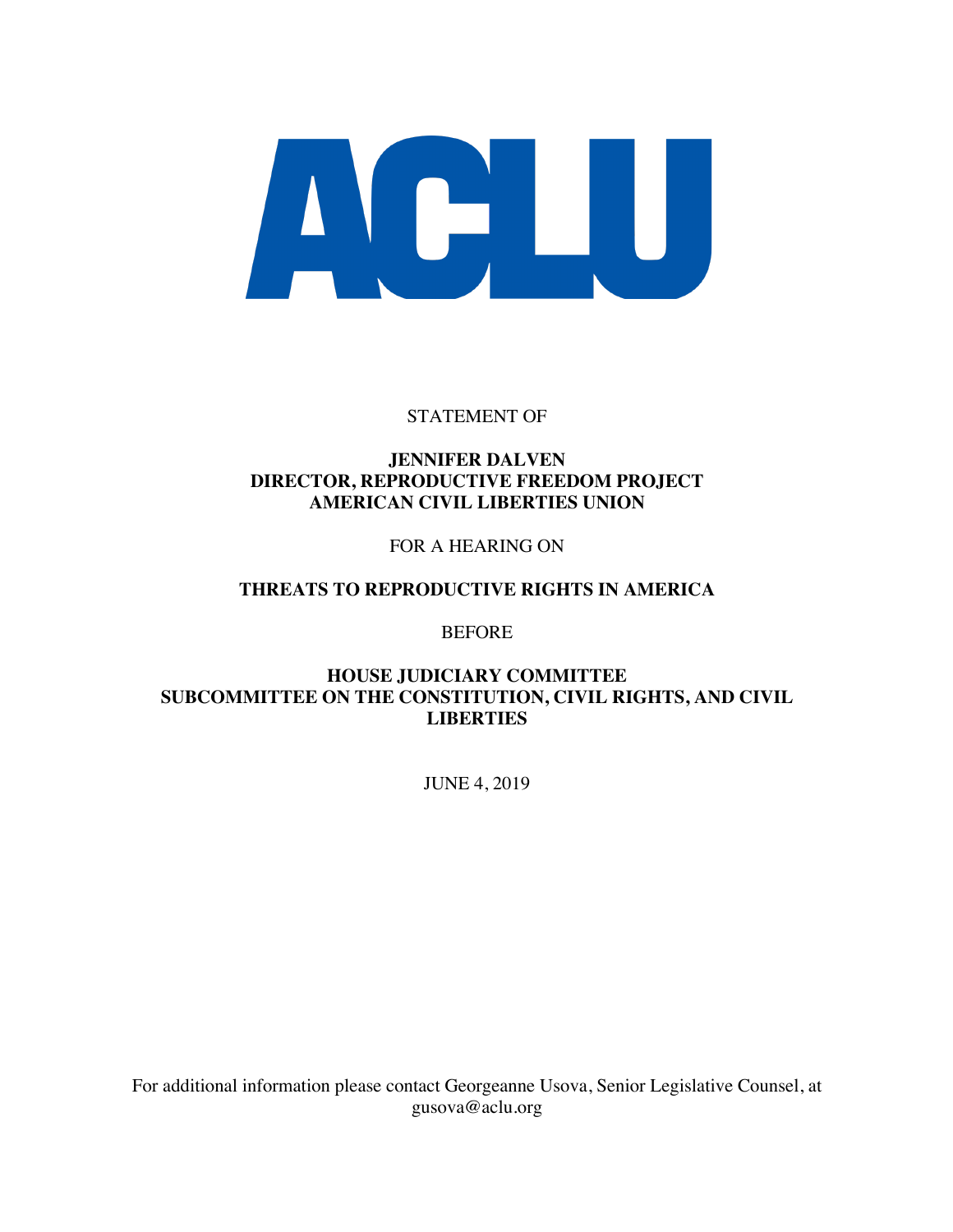Chairman Cohen, Ranking Member Johnson, and Members of the Committee,

Thank you for holding this hearing and inviting me to testify. My name is Jennifer Dalven and I am the Director of the Reproductive Freedom Project at the American Civil Liberties Union, where I oversee litigation seeking to protect and expand access to abortion and reproductive health care. We are honored to bring that litigation on behalf of abortion providers and their patients, including Dr. Yashica Robinson, an obstetrician-gynecologist from Alabama who is on the panel today as well. I am proud to testify today on behalf of our nearly three million members, activists and supporters.

I have been litigating abortion rights cases for more than two decades and have argued cases throughout the country, including before the United States Supreme Court.<sup>1</sup> I am here to tell you that we are facing a crisis.

In recent months, seven states--Alabama, Georgia, Kentucky, Louisiana, Mississippi, Missouri, and Ohio--have passed extreme laws banning abortion, aimed at prompting the Supreme Court to reverse *Roe v*. *Wade*. *Legislators in these states, emboldened by President Trump's appointment* of two new Justices to the Supreme Court, believe that the newly-constituted Court will take the extraordinary step of actually taking away one of our constitutional rights. While it is important to note that today, abortion is still legal in every state, as these bans have been or will soon be challenged in court and have not taken effect,<sup>3</sup> the prospect that *Roe* may be overturned is a very real and very frightening possibility.

However, it's also critical to understand that the Supreme Court doesn't have to overturn *Roe* in order for states to push abortion entirely out of reach. That is because these bans are the culmination of a decades'-long strategy to pile restriction on top of restriction in order to make it nearly impossible for people to get an abortion.

Congress started in on that strategy shortly after *Roe* was decided, when it first attached the Hyde Amendment to an appropriations bill to withhold coverage for abortion for people insured through Medicaid. Representative Henry Hyde openly admitted this was designed to prevent people with low incomes from getting abortions. When he first introduced his amendment in 1976, he said "I certainly would like to prevent, if I could legally, anybody having an abortion, a rich woman, a middle-class woman, or a poor woman. Unfortunately, the only vehicle available

 $\overline{a}$ <sup>1</sup> *Ayotte v. Planned Parenthood of Northern New England*, 546 U.S. 320 (2006).

<sup>2</sup> 410 U.S. 113, 163-64 (1973). *Roe*'s central holding been applied and reaffirmed repeatedly for over four decades, including in *Planned Parenthood v. Casey*, 505 U.S. 833, 871 (1992), and most recently in *Whole Woman's Health v. Hellerstedt,* 579 US\_\_\_ (2016).

<sup>3</sup> The laws in Kentucky and Mississippi have been enjoined in cases brought by the ACLU and the Center for Reproductive Rights, respectively. See Alan Blinder, *Federal Judge Blocks Mississippi Abortion Law*, NY Times (May 24, 2019), https://www.nytimes.com/2019/05/24/us/mississippi-abortion-law.html. Challenges have also been filed in Ohio and Alabama by the ACLU and Planned Parenthood. The ACLU has also announced its intention to challenge Georgia's ban.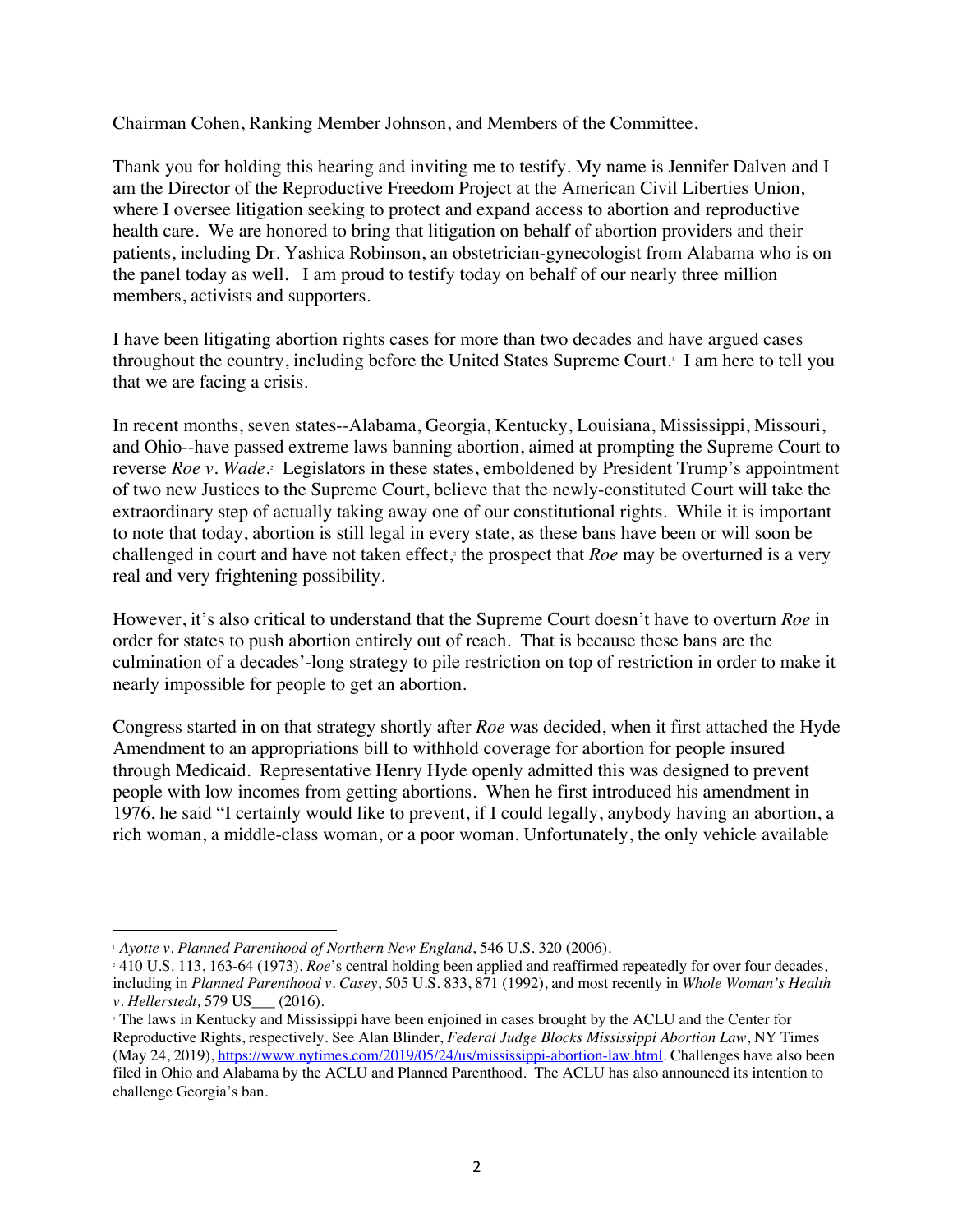is the…Medicaid bill."4 His plan worked. It is estimated that one in four Medicaid-eligible women seeking an abortion is unable to get one, which can have devastating consequences for themselves and their families.6

State legislatures followed suit, passing a variety of medically unnecessary and politically motivated laws designed to make it impossible for people to access care. This trend picked up alarming speed after the 2010 elections. Since then, states have quietly passed 479 abortion restrictions. <sup>7</sup> The ACLU is currently challenging more than 30 such restrictions in 14 states. Planned Parenthood and the Center for Reproductive Rights are challenging dozens more.

The laws pushed by abortion opponents include laws known as Targeted Regulations of Abortion Providers (TRAP) that place burdensome requirements on abortion providers that are not placed on other health care providers, such as requirements that they obtain admitting privileges at local hospitals, or that their clinics meet the same standards as ambulatory surgical centers. As courts around the country have found, these laws do not actually make patients safer, and are intended to and do force providers to shut their doors. Indeed, in June 2016, in *Whole Woman's Health v. Hellerstedt*, the Supreme Court struck down two such Texas requirements noting that although the laws would decimate access to abortion, it "found nothing in Texas' record evidence that shows that … the new law advanced Texas' legitimate interest in protecting women's health."<sup>8</sup>

Despite this ruling, not even three years later, the United States Court of Appeals for the Fifth Circuit upheld a nearly identical Louisiana law, and a petition for review is currently pending before the Supreme Court in that case brought by the Center for Reproductive Rights.<sup>10</sup> That law was patterned after the Texas law and designed to shut down clinics. Indeed, if that law is allowed to stand there would only be a single doctor left in the entire state eligible to provide abortions.

States have also passed a wide range of other laws that create unnecessary obstacles for patients, such as forced ultrasound laws and requirements that patients make unnecessary additional trips to the clinic at least 24 to 72 hours before an abortion. Because TRAP laws have caused many clinics to shut down, patients are often forced to travel hundreds of miles to get to the closest

 $\overline{a}$ 

<sup>4</sup> Heather Boonstra, A*bortion in the Lives of Women Struggling Financially: Why Insurance Coverage Matter*s, Guttmacher Policy Review (July 14, 2016), https://www.guttmacher.org/gpr/2016/07/abortion-lives-womenstruggling-financially-why-insurance-coverage-matters.

<sup>5</sup> Henshaw SK, et. al., *Restrictions on Medicaid Funding for Abortions: A Literature Review*, Guttmacher Institute, 2009, http://bit.ly/1IK5XcF; *see also* Board of Governors, Federal Reserve System, *Report on the Economic Well-Being of U.S. Households in 2018* (May 2019) at *21*, https://www.federalreserve.gov/publications/files/2018-reporteconomic-well-being-us-households-201905.pdf?smid=nytcore-ios-share (finding that nearly 40% of Americans would have difficulty covering an unexpected expense of \$400).

<sup>6</sup> Foster DG, Roberts SCM, and Mauldon J, *Socioeconomic consequences of abortion compared to unwanted birth*, 2012, http://bit.ly/1PvNd4w.

<sup>7</sup> Elizabeth Nash, *Unprecedented Wave of Abortion Bans is an Urgent Call to Action*, Guttmacher Policy Review (May 31, 2019) https://www.guttmacher.org/article/2019/05/unprecedented-wave-abortion-bans-urgent-call-action  $\cdot$  579 US (2016).

<sup>9</sup> *June Med. Servs. v. Gee*, No. 17-30397 (5th Cir. 2019).

<sup>10</sup> *June Med. Servs. v. Gee*, Dkt. 18-1323.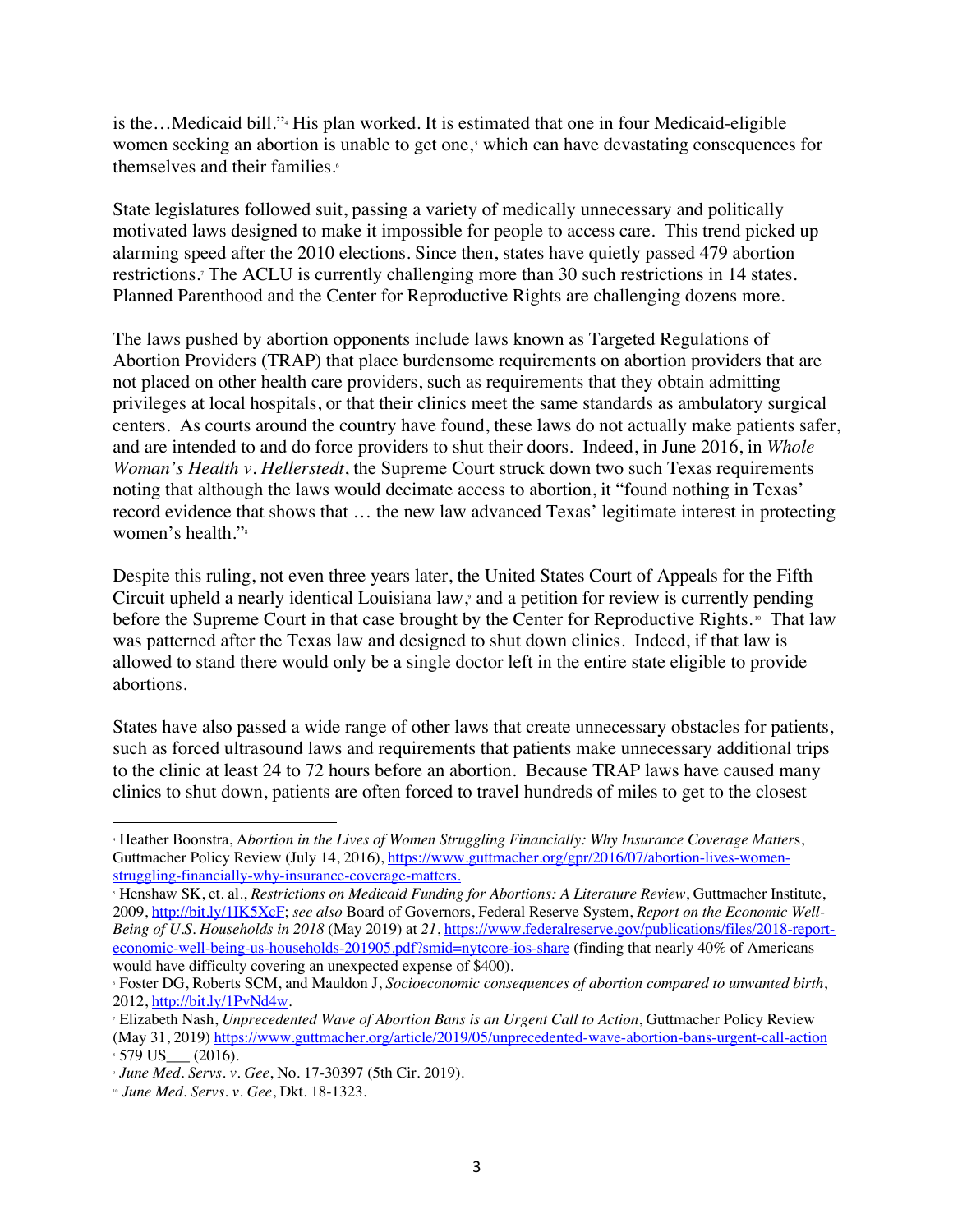abortion provider, posing significant financial and logistical hurdles for patients seeking abortion care, 75% of whom are poor or low-income.<sup>11</sup> These requirements mean that a person must attempt to take additional days off work (losing needed income), attempt to arrange and pay for childcare, find and pay for transportation, and, in some cases lodging. It is not uncommon for patients seeking abortion care to have to sleep in their cars overnight near the clinic because they lack the means to stay in a hotel. For many people, these barriers prevent them from obtaining an abortion at all.<sup>12</sup>

In addition, hostile state legislatures have passed laws that would criminalize providers for providing the only generally available method of ending a pregnancy in the second trimester. Like every other court in the country to consider a challenge to such a law, the United States Court of Appeals for the Eleventh Circuit, in a case brought by the ACLU, held Alabama's law was unconstitutional.<sup>13</sup> However, Alabama has asked the Supreme Court to review that decision.

These are just some examples of the types of laws that state legislatures have passed that make it difficult, and in some cases impossible, for a person who has decided to have an abortion to actually get one. Indeed, these restrictions have so severely eroded access to care that already for many people the right to abortion is more theoretical than real. This is particularly true for people who face multiple barriers to accessing quality health care, including people with low incomes, who are more likely to be people of color,as well as young people and LGBTQ people. 14

Kentucky is a prime example of how severely access has already been limited by the avalanche of restrictions. Shortly after *Roe was* decided, there were 17 locations in Kentucky where a person could get an abortion.15 Today, there is only a single clinic left standing. <sup>16</sup> Yet Governor Bevin, like many politicians opposed to abortion rights, has attempted to use bogus health regulations to force even that last clinic, EMW Women's Surgical Center, to close. Although the clinic had a transfer agreement with a local hospital signed by the head of the hospital's ob-gyn department, the state argued that it needed an agreement signed by the CEO of the hospital, which it could not get in part due to political pressure from the Governor's office. Refusing to abandon its patients, EMW rushed to court seeking an emergency order to keep its doors open. In the end, the court struck down Kentucky's requirement, finding that the transfer agreement "resulted in no benefit" to patients.<sup>17</sup> All it would do is make it impossible for a person to get an abortion in the state. That case is now on appeal, leaving the clinic's ability to continue seeing patients in jeopardy.

 $\overline{a}$ <sup>11</sup> Jerman J, Jones RK and Onda T, *Characteristics of U.S. Abortion Patients in 2014 and Changes Since 2008,* Guttmacher Institute (May 2016), https://www.guttmacher.org/report/characteristics-us-abortion-patients-2014.

<sup>&</sup>lt;sup>12</sup> *See, e.g., Planned Parenthood of Indiana and Kentucky v. Box, 896 F.3d 809 (7<sup><i>k*</sup> Cir. 2018) (cert. pet. pending). <sup>13</sup> *West Ala. Women's Ctr. v. Marshall*, 900 F.3d 1310 (11<sup>a</sup> Cir 2018).

<sup>14</sup> *See, e.g.,* Samantha Artiga et. al*., Changes in Health Coverage by Race and Ethnicity since Implementation of the ACA, 2013-2017, Kaiser Family Foundation (Feb 13, 2019), https://www.kff.org/disparities-policy/issue*brief/changes-in-health-coverage-by-race-and-ethnicity-since-implementation-of-the-aca-2013-2017/. 15 *EMW Women's Surgical Ctr v. Glisson*, 2018 WL 6444391, \*9 (Sept. 28, 2018).

<sup>16</sup> *Id*.

<sup>17</sup> *Id.* at \*28.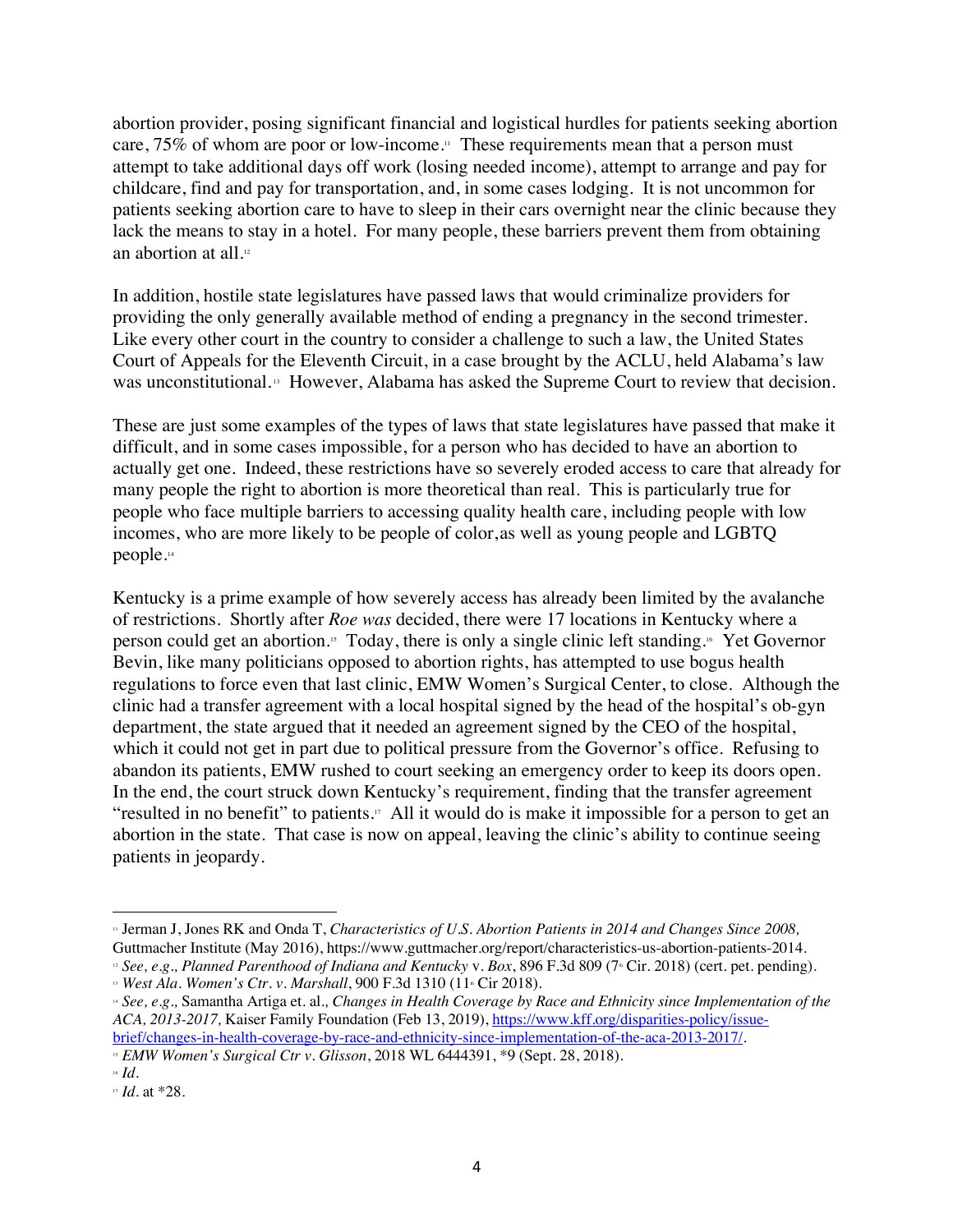Before 2019, opponents of abortion frequently tried to pretend that restrictions like Kentucky's were put in place to protect women's health. Of course, that claim has always been a farce. After all, some of the states that have passed the most aggressive abortion restrictions also have the most abysmal records when it comes to maternal and infant health outcomes.18 Georgia has one of the highest maternal mortality rates in the country,<sup>19</sup> with a rate for Black women three times higher than the rate for white women.<sup>30</sup> In Alabama, two-thirds of the counties do not even have a hospital that provides obstetrical care.<sup>31</sup> Alabama also has one of the highest infant death rates in the country.<sup>22</sup> The politicians in these states, while focused on banning women's medical decisions, have failed in their duty to ensure that people who want to have babies can be pregnant and give birth safely.

Now, with the most recent bans, states like Alabama and Georgia have dropped the pretense about women's health entirely. They are making plain what their goal *has always been*: to ban abortion entirely.

Americans are rightly incensed by the passage of these laws which expressly force people to stay pregnant against their will. We must fight these bans, and we are. But, while the headlines are focused on the bans, its important to keep in mind that states are also continuing to quietly regulate away abortion access in the same manner that they have for years.

In fact, medically unnecessary regulations like the one EMW faced in Kentucky are threatening to close clinics throughout the South and Mid-West. Six states today have only a single provider left—Kentucky, Mississippi, Missouri, North Dakota, South Dakota, and West Virginia.<sup>23</sup> Several others have only a handful. And Missouri is at risk of becoming the first state since *Roe*  was decided to be without a health center that provides abortions.<sup>24</sup> In Louisiana, unless the

Report (May 31, 2019), https://www.usnews.com/news/healthiest-communities/articles/2019-05-31/reduced-accessto-abortion-could-lead-to-more-maternal-deaths; *see also Maternal Mortality*, America's Health Rankings, https://www.americashealthrankings.org/explore/health-of-women-and-

children/measure/maternal\_mortality/state/GA (*last accessed* June 1, 2019).

 $\overline{a}$ 

<sup>20</sup> Georgia Maternal Mortality Report 2014, Georgia Department of Public Health (March 2019)

<sup>18</sup> *See, e.g.,* Erika Edwards, *States pushing abortion bans have higher infant mortality rates*, NBC News (May 24, 2019), https://www.nbcnews.com/health/womens-health/states-pushing-abortion-bans-have-higher-infant-mortalityrates-n1008481.<br> **19 Joseph P. Williams**, *Limiting Access to Abortion Could Cause Maternal Deaths to Rise*, U.S. News and World

https://dph.georgia.gov/sites/dph.georgia.gov/files/related\_files/site\_page/Maternal%20Mortality%20BookletGeorgi a.FINAL\_.hq\_.pdf.

<sup>21</sup> Jessica Ravitz, *Alabama says it wants to protect life. How does that claim stack up outside the womb?*, CNN (May 16, 2019), https://www.cnn.com/2019/05/16/health/alabama-treatment-ofliving/index.html; *In Rural Alabama, Limited Access To Obstetrics Care*, NPR (May 31, 2015), https://www.npr.org/2015/05/31/411044409/in-ruralalabama-limited-access-to-obstetrics-care.<br><sup>22</sup> Michael Hiltzik, *States with the worst anti-abortion laws also have the worst infant mortality rates*, LA Times

<sup>(</sup>May 15, 2019), https://www.latimes.com/business/hiltzik/la-fi-hiltzik-anti-abortion-infant-mortality-20190515 story.html.

<sup>&</sup>lt;sup>23</sup> Sabrina Tavernise, '*The Time Is Now': States Are Rushing to Restrict Abortion, or to Protect It*, NY Times (May 15, 2019), https://www.nytimes.com/2019/05/15/us/abortion-laws-2019.html?module=inline.

<sup>&</sup>lt;sup>24</sup> Reis Thebault, *Judge's order means Missouri hasn't vet become the only state without an abortion clinic,* 

Washington Post (May 31, 2019), https://www.washingtonpost.com/nation/2019/05/31/missouri-could-becomeonly-state-without-clinic-perform-abortions-pending-judges-ruling/?utm\_term=.481ef653fe51.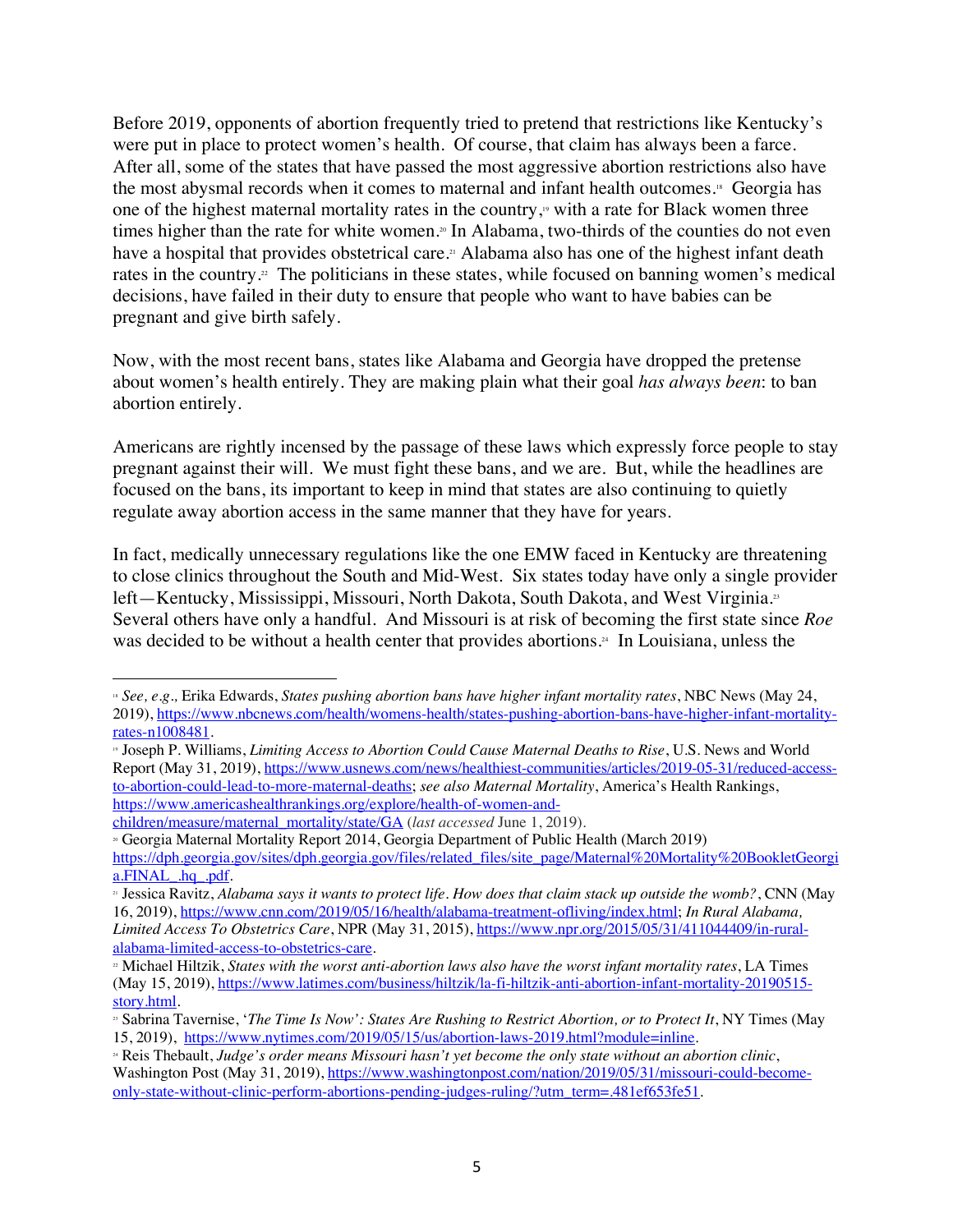Supreme Court steps in in a case brought by the Center for Reproductive Rights, there will only be a single doctor left *in the entire state* eligible and able to provide abortion care.<sup>25</sup> In Alabama, but for lawsuits brought by the ACLU on behalf of providers, every single clinic in the state would have been forced to close.<sup>36</sup> In Ohio, the state has been slowly going after clinics one by one, using regulation after regulation, to force clinics to shut their doors. And the list goes on.

Although litigation is a powerful tool, we cannot always count on the courts to stop these laws. And, I have seen firsthand the impact on patients. I have seen a clinic have to turn away patients who were sitting in the waiting room when a restriction unexpectedly went into effect. I have seen a clinic unable to care for a patient who had been referred by a hospital in another state because we did not get a court ruling in time. And research tells us that being denied a wanted abortion has serious consequences for people and their families. For example, people who were unable to get a wanted abortion are more likely to experience serious health complications associated with pregnancy,<sup>27</sup> to remain tethered to abusive partners;<sup>28</sup> and to experience increased economic insecurity.<sup>29</sup>

In order to ensure that people have not only the theoretical right to abortion but the actual ability to get the care they need, Congress must act. We urge Congress to pass the Women's Health Protection Act, which would provide a powerful federal safeguard against not only outright bans, but also against clinic shut down laws and other restrictions that prevent people from getting the care they need. 30 In addition, Congress should pass the EACH Woman Act, which would lift the Hyde Amendment and related bans on abortion coverage in government insurance programs, and also put an end to political interference in private insurance markets by prohibiting federal, state, and local politicians from meddling with insurance companies that choose to cover abortion.<sup>31</sup> Together, these bills would both keep clinic doors open and make care more affordable. They would protect and expand access for people throughout the country, no matter where they live, how much they make, or what type of insurance they have.

 $\overline{a}$ 

*<sup>25</sup> June Med. Servs. v. Gee*, Dkt. 18-1323.

<sup>26</sup> *West Alabama Women's Ctr. v. Miller*, 299 F. Supp. 3d 1244 (M.D. Ala. 2017); *W. Alabama Women's Ctr. v. Williamson*, 120 F. Supp. 3d 1296, 1317 (M.D. Ala. 2015); *Planned Parenthood Southeast v. Strange*, 33 F. Supp. 3d 1330 (M.D. Ala. 2014).

<sup>27</sup> Gerdts C, Dobkin L, Foster DG and Schwarz EB, *Side Effects, Physical Health Consequences, and Mortality Associated with Abortion and Birth after an Unwanted Pregnancy*. Women's Health Issues 25(1):55-59 (Jan. 2016).

<sup>28</sup> Roberts SCM, Biggs MA, Chibber KS, Gould H, Rocca CH and Foster DG, *Risk of Violence From the Man* 

*Involved in the Pregnancy After Receiving or Being Denied an Abortion*, BMC Medicine 12:144 (Sept. 2014). <sup>29</sup> Foster DG, Biggs MA, Ralph L, Gerdts C, Roberts S and Glymour MM, *Socioeconomic Outcomes of Women Who Receive and Women Who Are Denied Wanted Abortions in the United States*, Am. J. Public Health 108(3):407-413 (Mar. 2018); *See also Socioeconomic outcomes of women who receive and women who are denied wanted abortions,* ANSIRH Issue Brief (Aug. 2018),

www.ansirh.org/sites/default/files/publications/files/turnaway\_socioeconomic\_outcomes\_issue\_brief\_8-20-2018.pdf (For women denied a wanted abortion, there was an almost fourfold increase in odds that their household income was below the Federal Poverty Level compared to those who were able to obtain a wanted abortion).

<sup>&</sup>lt;sup>30</sup> Women's Health Protection Act, H.R. 2975, 116<sup>th</sup> Cong. (2019).

<sup>&</sup>lt;sup>31</sup> EACH Woman Act, H.R. 1692, 116<sup>th</sup> Cong, (2019).